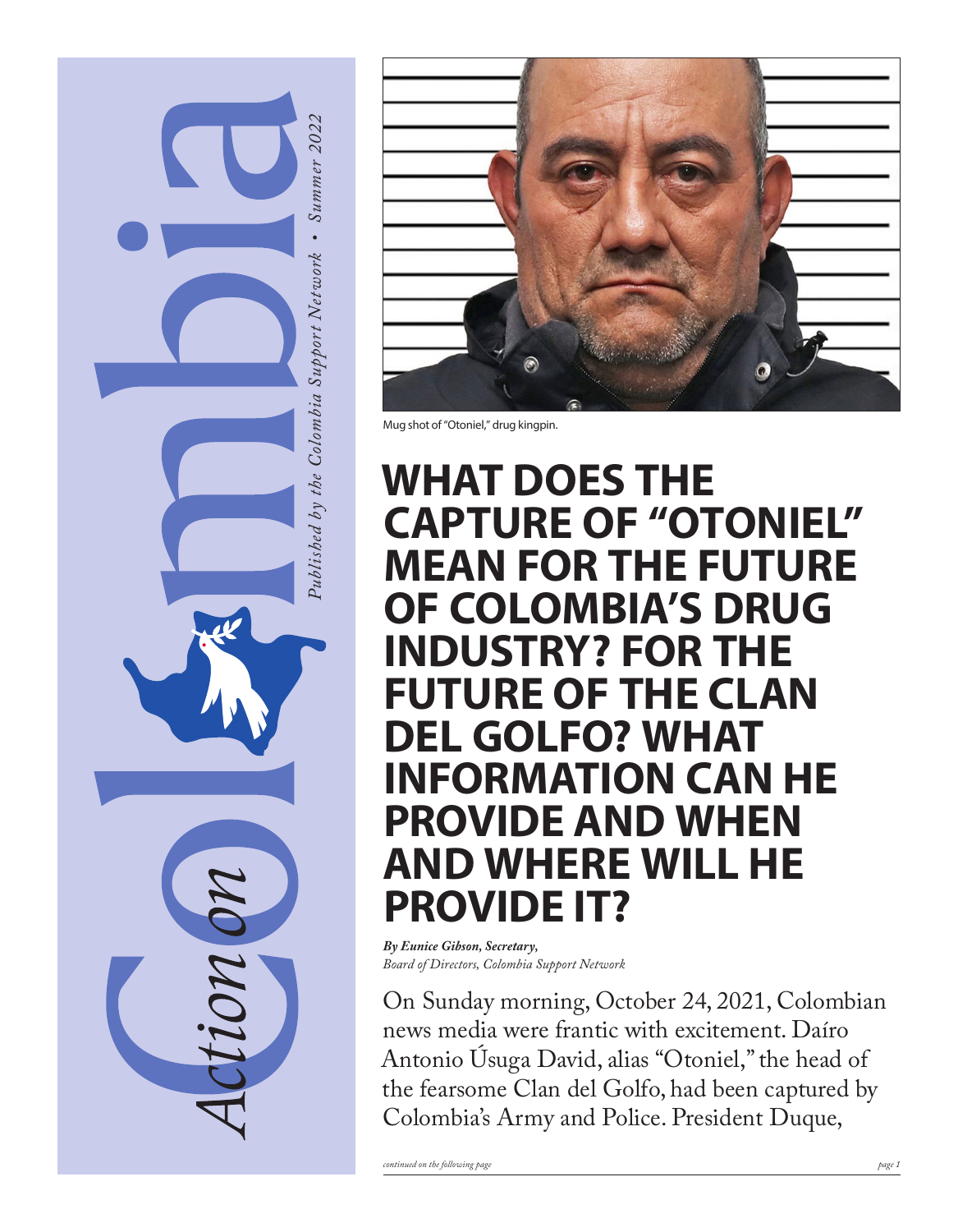### **"Otoniel"**cont.

speaking from the military base at Tolemaida, told *Semana,* "This is the hardest blow that we have dealt to drug trafficking in the country in this century. It's only comparable to the fall of Pablo Escobar in the '90's."

"The Clan del Golfo is about to be dismantled," Defense Minister Diego Molano told *El Tiempo.* He claimed that, with the success of the operation, which permitted the location and capture of the most wanted man in the country, the drug trafficking business is being weakened.

#### **"Otoniel" is captured**

They had been after him for seven years. In 2015, the Army and Police had created a grand operation seeking his capture, giving the effort the improbable name "Agamenón" after the Greek king murdered in his bathtub by his wife and her lover.<sup>1</sup>

According to the Medellín daily *El Colombiano2 ,* when the Army and Police launched Operación Agamenón, on February 2, 2015, they calculated that it would take 70 days to dismantle the Clan del Golfo. Yet there is little evidence today that the Clan del Golfo is seriously weakened, much less

1 "Murder in the Bath: Reflections on the death of Agamemnon", T.T.Duke, The Classical Journal, Vol.49, No.7 (Apr 1954) pp.325-330. 2 "Agamenón: deudas y aciertos en lucha contra el "Clan", El Colombiano, February 12, 2020.

Action On Colombia is the official newsletter of the Colombia Support Network, a national peace and justice network of groups and individuals working to promote respect for human rights in Colombia and a just relationship between the United States and Colombia through grassroots activism.

dismantled.

The challenge was extreme. *El Colombiano* reports that besides the Colombian Army and Police, the DEA, Europol, Ameripol, and Britain's MI-6 were all involved. Colombia offered a reward of 3,000,000,000 pesos (a little less than USD \$800,000)3 , and the United States offered a reward of USD \$5,000,000 for the capture of Otoniel. A number of his underlings were captured, and *El Colombiano* reported in February 2020 that a total of 379.4 tons of cocaine had been seized by that time. But each time a leader was captured, the Clan del Golfo reconfigured its command staff, and drug trafficking continued to flourish.

Meanwhile, Otoniel traveled daily by mule through dense and snake-infested jungle, and was always surrounded by as many as eight circles of protection. He had scores of places to spend the night, and the searchers had to use drones and electronic intelligence to surround him finally. No expense was spared. BBC World reports that he was caught by means of 150 intelligence police, 500 Army troops, and 22 helicopters.4

And with all of that *fuerza,* what

3 Note that exchange rates have been changing rapidly. 4 BBC World News, "Otoniel: why the capture of the most-wanted capo in Colombia doesn't change the drug trafficking equation (and neither will his extradition assure justice for his victims)", by Natalia Guerrero, October 25, 2021.

CSN supports a nonviolent, negotiated resolution to the conflict in Colombia.

CSN is the only current project of Wisconsin Interfaith Committee on Latin America

took them seven years? *El Colombiano5* reports that several cases of Armed Forces corruption had to be prosecuted. One was a Police Inspector in Santa Fe de Antioquia, who was sentenced to 13 years in prison for his connections with the Clan del Golfo. An Army Major was sentenced to six years in prison for helping the Clan leaders to evade the authorities.

As recently as Thursday, February 10, 2022, "Otoniel" testified in an appearance before the JEP that, throughout his experience with the paramilitaries, he "witnessed the complicity between the armed groups and the Armed Forces."6 He also maintained that complicity with the Armed Forces is still going on today.<sup>7</sup>

In a number of JEP appearances he described how Colombian Army Generals Leonardo Barrero Gordillo and Henry Torres Escalante worked with him and his troops when he was a paramilitary with the AUC. 8 Later it was revealed that General Barrero, who has served as Commander of the Colombian Army, was on the Clan del Golfo payroll, along with Retired Col. Robinson González del Río and other members of the military, and that the Attorney General's Office was aware of that. He also promises to reveal the 5 El Colombiano, February 12, 2022.

7 El Pais, February 10, 2022.

8 "La verdad de la guerra que "Otoniel" quiere contarle a la JEP", EL ESPECTADOR, February 24, 2022.

Colombia Support Network P.O. Box 1505 Madison, WI 53701-1505

email csn@igc.org www.colombiasupport.net

(608) 709-9817

<sup>6</sup> El Heraldo, February 10, 2022.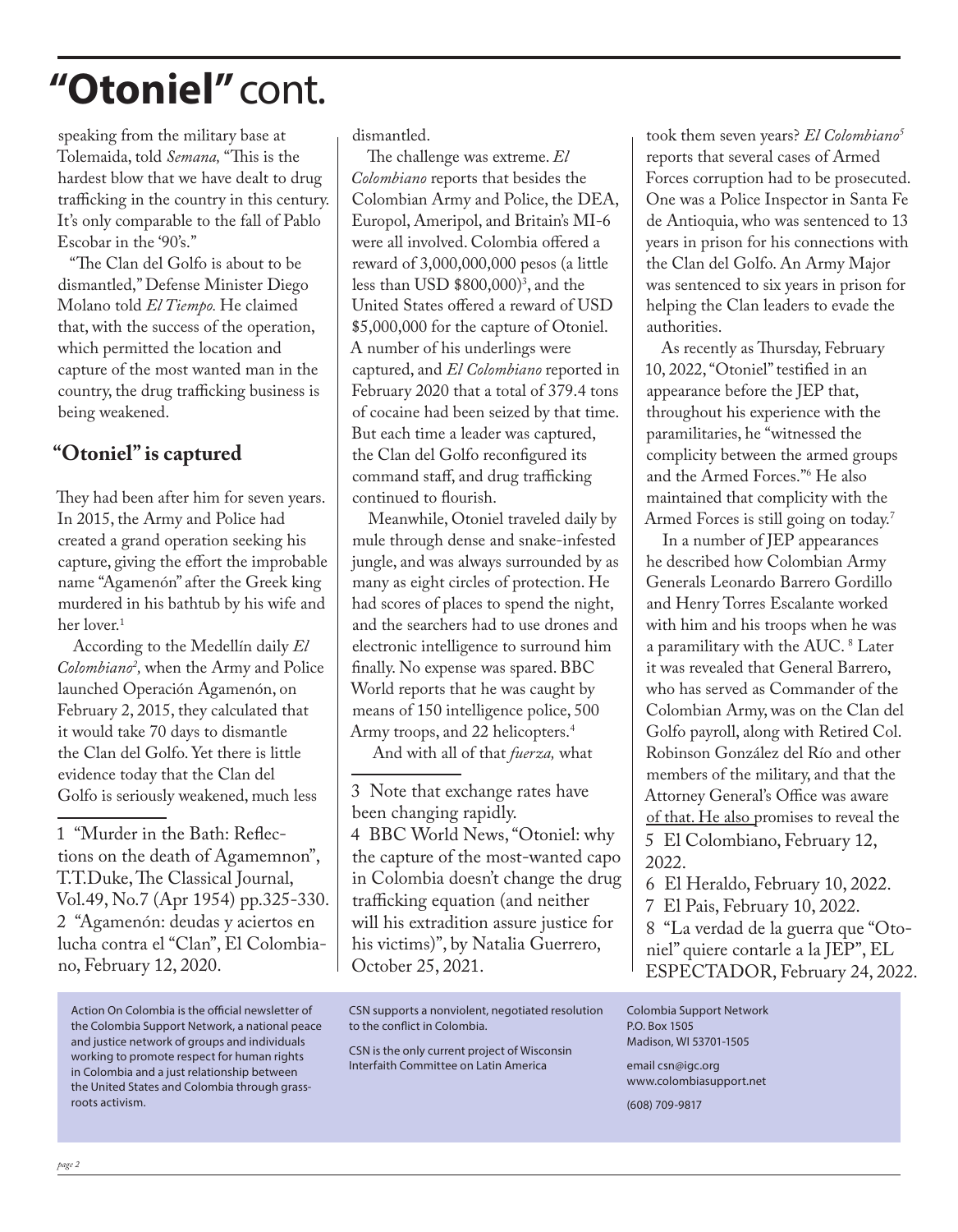financers of the paramilitaries, as well as how he planned massacres with the help of the Army.

He clearly has information that the whole country needs to hear.

#### **Did he really surrender?**

There were no disinterested parties to view "Otoniel"s capture, and there has been a strong disagreement about what happened. In December 2021, a Police official gave *El Espectador9* his detailed account of what took place. According to the official, "Otoniel" identified himself by his alias. He had been surprised; he laughed nervously but his face changed when they read him his charges, according to the official. He was alone. He was immediately taken to a military base.

"Otoniel" has a different story to tell. At the victims' request, in late December he was summoned to testify before the JEP, as a witness, not as a party. *El Tiempo10* relates his testimony:

". . . he referred to the moment he was captured, 'I said: I'm going to get out of these problems, whatever happens (. . .) I told them who I was; they didn't mistreat me or anything, I took off my shirt."

He admitted that there were Armed Forces operations going on in the area where he was and he decided to approach them. "It was around two in the afternoon. I yelled, I talked with them, and they told me to come over to where they were. I went by myself (. . .) There was a little Corporal and he called his Commander in the Army (. . .) In that region they will grab you and kill you. You might say I went over to the troops voluntarily, that's how the capture took place." Needless to say, the

9 El Espectador, December 25, 2021.

10 El Tiempo, December 23, 2021.

military authorities expressed strong disagreement with this version.<sup>11</sup>

#### **How much will he tell?**

The government has many reasons to call the veracity of Otoniel into question, but the victims need to hear what he has to say. It was reported on February 7, 2022 that he had three more dates, February 10, February 15, and February 22, and on those dates, he provided more testimony to the JEP12 in its Macrocase 04 concerning the violence in Urabá.13 He is certainly familiar with that violence, and knows who took part in it and who profited from it. Conceivably, his testimony could support some criminal prosecutions, and even restitution of plundered territories.

*El Tiempo14* reported that in his first appearance before the JEP, Daíro

11 "I'm not going to respond to that kind of a criminal: director de la Policía a 'Otoniel'", El Heraldo, Barranquilla, January 14, 2022. See also "Petro asks the Director of the Police to explain the payment of rewards for the capture of Alias "Otoniel,": SEMANA, December 23, 2021. There were other similar responses from government authorities. 12 JEP, Jurisdicicón Especiál de Paz, is the Special Jurisdiction for Peace, authorized by the Peace Agreement to resolve appropriate punishment for war crimes that took place during the armed conflict.

13 "In February, Otoniel will be testifying before the JEP on three more occasions about the violence in Urabá", El Espectador, February 7, 2022.

14 "La version completa de lo que dijo el capo 'Otoniel' ante la JEP", El Tiempo, December 23, 2021.

Antonio Úsuga David described some aspects of his early life. He was born to a campesino family, and he said that the FARC<sup>15</sup> guerrillas were present in his region for a long time. Later the EPL16 came, but he said that the Armed Forces were hardly ever to be seen. He had eight brothers, and had only finished the fourth grade, and when he reached 16, he was recruited by some of the groups. "There wasn't anything else for us there, so some of us joined up," he said. He told the Court that he went voluntarily to join the 5th Front of the FARC guerrillas. He said that he was with them for a while and in 1988, he joined the EPL. After that group demobilized, he began his relationship with the Castaño family, and was part of the Self-Defense Forces, ACCU,<sup>17</sup> later to become the AUC.18

*RTVNoticias*<sup>19</sup> reported that both Daniel Rendón Herrera, alias "Don Mario" and "Otoniel", as ex-AUC, joined to form the gang that became the Urabeños, intending to reactivate

15 FARC (Fuerzas Armadas Revolucionarias de Colombia) Armed Revolutionary Forces of Colombia, the primary guerrilla organization, and party to the Peace Agreements. 16 EPL (Ejército Popular de Liberación) Popular Liberation Army, a guerrilla organization.

17 ACCU, (Autodefensas Campesinas de Córdoba y Urabá), Campesino Self-Defense Forces of Córdoba and Urabá, a paramilitary organization.

18 AUC, (Autodefensas Unidas de Colombia), United Self-Defense Forces of Colombia, a paramilitary organization.

19 "Clan del Golfo: todo lo que debes saber de la organizacion que lideraba 'Otoniel'", RTVNoticias.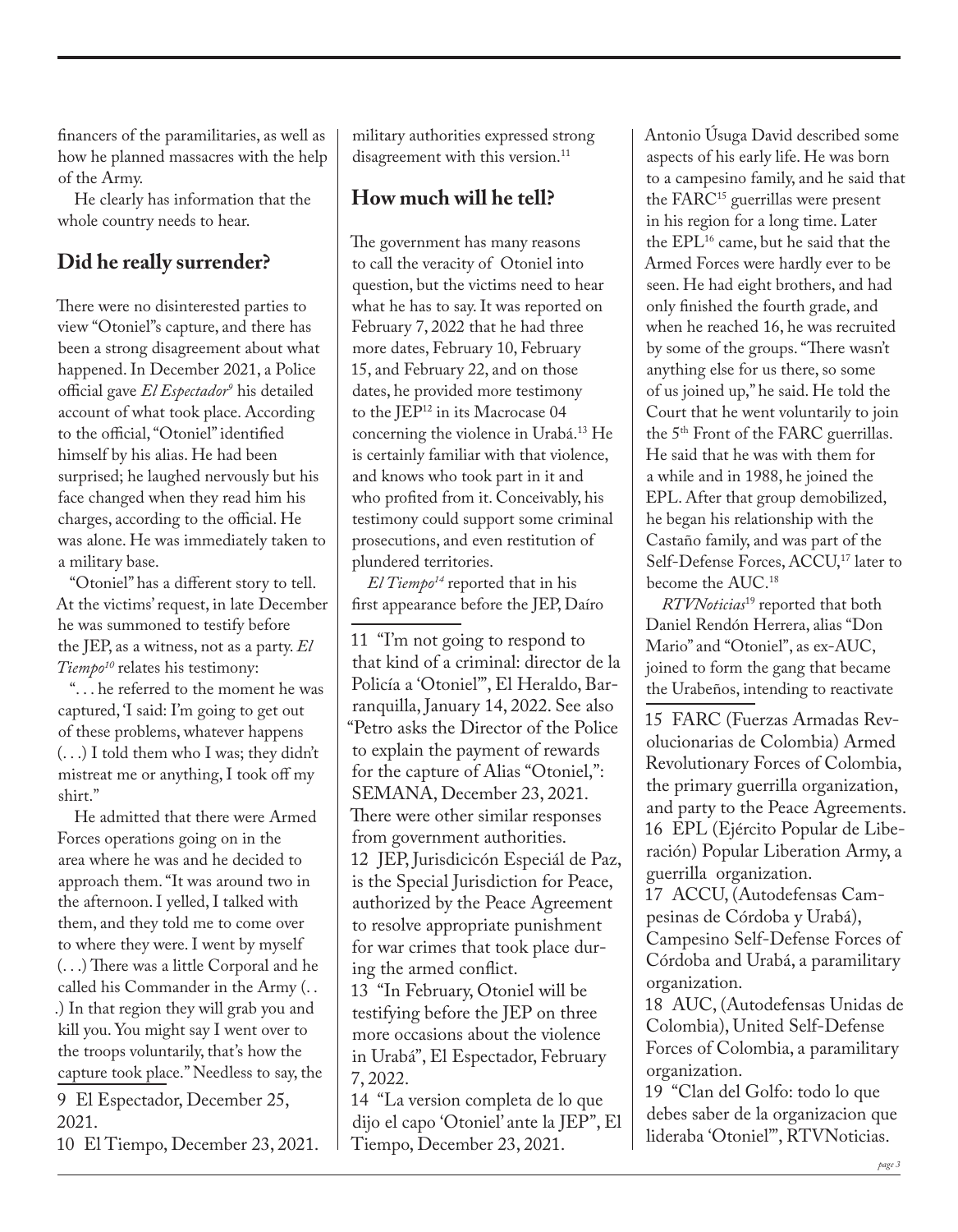### **"Otoniel"**cont.

control of the drug trafficking, as well as other criminal activity. But "Don

Mario" was captured ON April 15, 2009, leaving "Otoniel" to lead the gang and bring in his brother Juan de Diós Úsuga, alias "Giovanni", who was killed in 2021. "Otoniel" decided to expand the gang's relations with the Mexican cartels, including "El Chapo"s Sinaloa Cartel, and the Clan del Golfo was born.

#### **Otoniel's criminal history**

Otoniel is a wicked, wicked man. This article does not have enough space to recount all of the awful things he has done. Even in a country with a record of 94% of crimes unpunished,<sup>20</sup> Otoniel had 128 outstanding arrest warrants at the time of his capture, 8 pretrial detention orders, 2 red notices and one blue notice for his arrest by Interpol, plus requests for his extradition.<sup>21</sup>

He is accused of terrorism, murder, kidnapping, extortion, drug trafficking, forced recruitment of children, sexual abuses, fabrication and trafficking of weapons, forced displacements, formation of armed groups, and crimes against humanity.22 He worked closely with the Colombian Army to carry out the massacre at Mapiripán, where 49 campesinos were slaughtered. Then he used the location as a "laboratory for war" for decades.<sup>23</sup> He was also involved in the massacre at San José de Apartadó on February 21, 2005.

He headed a massive sex trafficking

21 "Otoniel tenía 128 órdenes de captura, antes de su detención", EL COMERCIO, October 24, 2021. 22 Id. 23 Las2orillas, February 22, 2022.

organization that operated for years, trafficking young girls for his own sexual abuse, as well as that of paramilitary leaders and tourists with money. The operation stretched as far as Europe.24

#### **How will his capture affect the Clan del Golfo?**

The Clan del Golfo is present in nearly 300 of the 1,102 municipalities in Colombia, mainly on the Pacific Coast. Most drug shipments to the United States depart from there.<sup>25</sup> Otoniel had an important portfolio of criminal activities, including illegal mining and sending migrants to Panama, according to the journalist, Áriel Ávila. The Clan also works with small street gangs that traffic drugs, extortion, and murder by hired killers. Ávila stresses that their direction is decentralized, using at least 51 local Commanders and "un montón" of the smaller gangs. The AGC (Gaitanista Self-Defense Forces of Colombia) is their elite force. It had been directly commanded by "Otoniel".

So what has been the effect of Otoniel's capture on drug trafficking in Colombia? So far, not very much. As before, there is a lower-ranked commander ready to take over, possibly Jesús Ávila Villadiego, alias "Chiquito Malo" ("Bad Boy"), also a former AUC paramilitary, also wanted in extradition by the United States. Ávila believes that the Clan will definitely take part in the upcoming elections, probably by financing candidates.

24 "El desgarrador relato de victima de una red de explotación sexual de Otoniel," by Jineth Bedoya Lima, EL TIEMPO, April 8, 2022. 25 "Who is Otoniel, the most powerful drug dealer in Colombia?", Teller Report, October 24, 2021.

Ávila also thinks that people with economic power have actually invited the Clan del Golfo to Casanare, because the FARC Dissidents have increased their extortion activity there.<sup>26</sup> The Clan can use its battle with the FARC as an excuse for increasing their territorial control of drug trafficking, which can now include shipments to Venezuela. Authorities were alerted to the presence of the Clan by a gruesome decapitation and other evidence of vicious tortures and murders.

And more recent commentary by BBC World News assures that Otoniel's capture doesn't signify the end of the Clan del Golfo, and certainly not the end of drug trafficking in Colombia.27 Sergio Guzmán, Director of Colombia Risk Analysis, told BBC World News that,

"The drug market works like an international market where supply and demand play a determining role, where the price of cocaine, no matter how high it gets, doesn't make its users stop wanting it as a recreational drug for leisure use, which at the same time feeds the supply in places where the government not only does not go, but also does not provide sustainable alternatives that could compete with the coca in the future, or the kind of profits that the drug trafficking business does produce," Guzmán explains.

BBC World News quotes Elizabeth Dickinson, a Colombia analyst at the International Crisis Group. She says that the two words you hear most often from people living in the territories 26 "The Clan del Golfo may have arrived in Casanare at the invitation of some people with economic power, reveals the analyst, Ariel Ávila", Martha Cifuentes, marthacifuentes.com, December 17, 2020. 27 BBCWorld News, supra.

<sup>20 &</sup>quot;De cada cien delitos, en Colombia solo se castigan seis", EL TIEM-PO, October 2, 2019.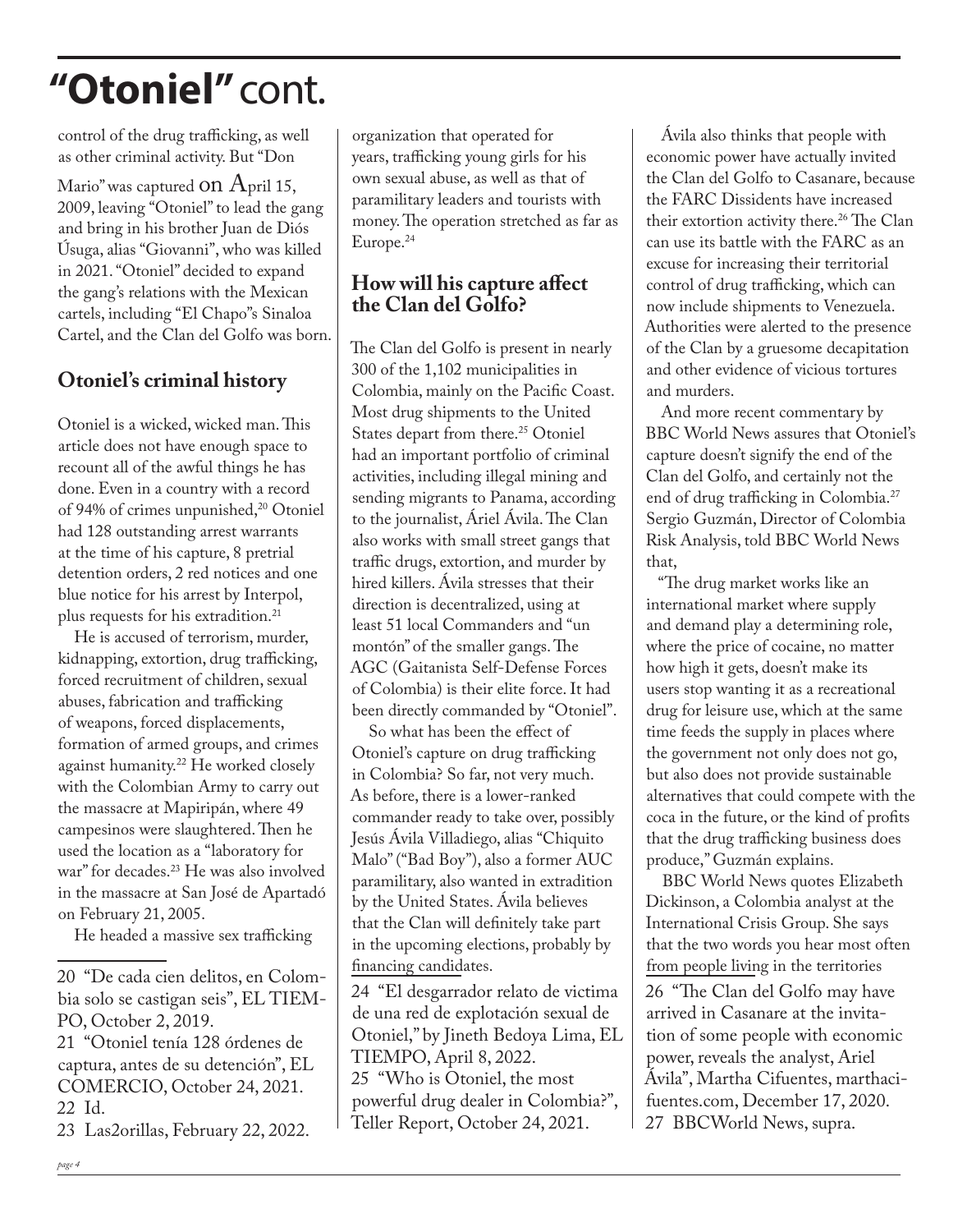controlled by Otoniel are "fear" and "panic".

"One thing we've seen as a pattern, not just in this organization, but also in any organized crime and armed groups in Colombia, is that when there is a high-level capture, the new capo feels as if he has to show how tough he is, able to manage the situation, and that often implies a lot of violence," Dickinson tells BBC World News. It is undisputed that the violence continues to increase significantly.

"Selective murders, purges within the organization, maybe violence against the Armed Services. That is really a very dangerous period," she adds. "People are really terrified of a new wave of violence. It's as if this opens past fights and disputes within the organization."

#### **The extradition procedure**

The Colombian news magazine *SEMANA* has described the extradition procedure.28 There exists an extradition treaty between Colombia and the United States. Under the treaty, federal courts in New York and Florida have asked Colombia to extradite Otoniel to be tried for drug trafficking offenses. Through the U.S. Embassy, the Minister of Justice, and the Attorney General, the official request is sent to Colombia's Supreme Court of Justice, which must review the request and apply Colombian law. This could take as long as six months. It could take longer, but not in this case.

When the Supreme Court approves the request, it is sent to the President for his signature. Next, the defendant has an opportunity to oppose his 28 "Extradición o JEP? Detalles de

lo que sigue en el caso de alias "Otoniel", SEMANA, January 6, 2022.

extradition. He sought admission to the JEP, which, under the Constitutional amendments resulting from the Peace Agreement, has authority to prohibit extradition in certain very limited circumstances. However, the JEP has already denied his request.29 He had claimed the status of civilian third party, but the JEP found that he had acted continuously as a paramilitary and drug trafficker.

#### **Otoniel will be extradited. Will his story be told?**

The Colombian government reached the decision to extradite Otoniel to the United States in record time, less than six months after he was captured. *El TIEMPO* called it "extradition express", and noted a number of recent extraditions that took more than a year.<sup>30</sup> General Barrero and other members of the military rejoiced at the news.<sup>31</sup>

The victims have requested that he not be extradited until he has revealed everything he knows about the violence in Urabá.<sup>32</sup>

In the past, when the big drug bosses were sent from Colombia to the United States, the victims were left without seeing justice. Many believe they were extradited in a hurry by the Uribe administration in order 29 "JEP rechaza el sometimiento de "Otoniel", líder del Clan del Golfo," EL ESPECTADOR, March 25, 2022.

30 "Proceso exprés convertirá a 'Otoniel' em el preso 36 extraditado este año", EL TIEMPO, April 10, 2022.

31 "General Barrero y otros militares, de fiesta con la extradición de Otoniel," Las2orillas, April 6, 2022. 32 Bluradio.com, by Mateo Piñera, December 22, 2021.

to keep them from telling what they know. Some of them have returned to Colombia, ostensibly willing to name names, but expressing fear for their lives and the lives of their families. Meanwhile, witnesses in their cases have disappeared or died, and the truth will never be complete.

Shortly after Otoniel's capture, the victims requested that he appear before the JEP, and the JEP summoned him to appear. At his first appearance, the Justices made clear that he had not been admitted to the Special Jurisdiction, and that his appearance had nothing to do with extradition.33 The JEP quickly scheduled several more appearances. The Police regularly interfered during his testimony, both before the JEP and before the Truth Commission. The home of a member of the Truth Commission staff was entered and records of his testimony were stolen.34 Finally, the JEP cited General Fernando Murillo, Director of the Judicial Police, the Dijín, for contempt, the Truth Commission requested the JEP to provide guarantees against further interference with Otoniel's testimony, and those were imposed in late March.<sup>35</sup>

#### **Conclusion: All is not lost in the victims' search for the truth**

What Otoniel has already revealed has given the Colombian military, the 33 EL TIEMPO, December 23, 2021.

34 "Robaron grabadoras con material de entrevista a "Otoniel": Comisión de Verdad," EL ESPECTA-DOR, February 19, 2022.

35 JEP impone medidas cautelares para salvaguardar el testimonio de Otoniel," Colprensa, Cambiocolombia.com, March 24, 2022.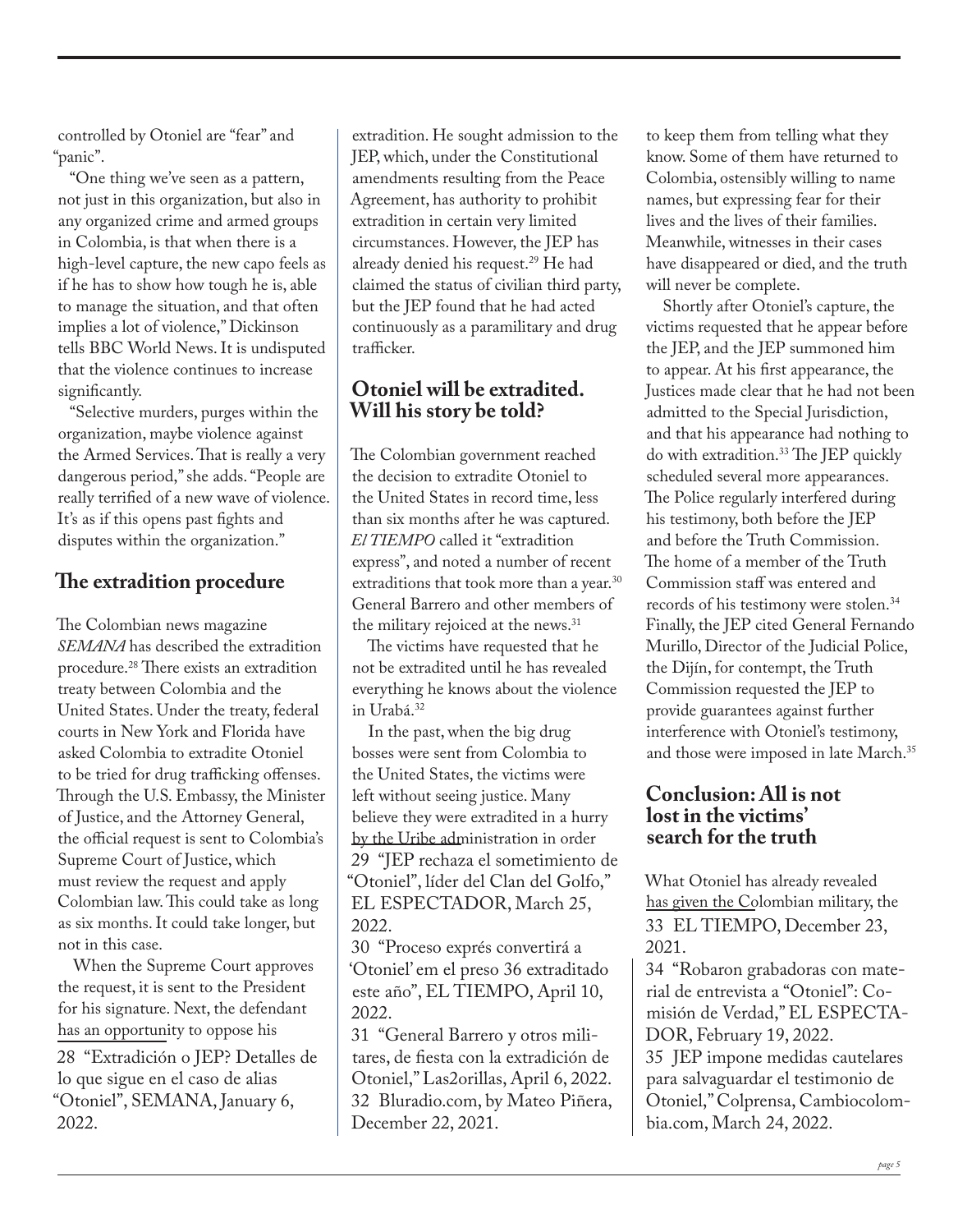### **"Otoniel"**cont.

governing party, and all Colombians something to think about. It was shocking to learn that Colombian generals and other military officers were on the payroll of the Clan del Golfo. And that the Attorney General's Office knew about it and did nothing. It's very likely that, with a presidential election just several weeks away, with Otoniel's revelations and his fulsome promises of more to come, there will be public demand to hear him out.

And there is hope for that. In the decision of the Supreme Court of Justice that his extradition would take place soon, the Court makes clear that it recognizes the rights of the victims of his many crimes to learn the truth, and that technology should be used to allow him to testify before the Truth Commission, and the Unit for the Search for Disappeared Persons. The court even points out that that can be done before he actually leaves the country, and that it ought to be continued while he is in the United States.<sup>36</sup>

It's to be hoped that U.S. courts respect the wishes of Colombia's Supreme Court. It's also of the highest importance that he be well guarded at all times, because his life will continue to be in danger from people who have

### **CSN newsletter designer gains international recognition for Peace Poster**



Randy Clark, a professor at Wenzhou Kean University and long time CSN member, and the designer who has put together the CSN newsletter for the last 20 years, recently received recognition for his recent work, "Ukraine Dove."

"When I joined CSN in 1999, I was still a nontraditional graduate student at Utah State University. Now 23 years later, and having taught at 3 different universities in that time span, I've had to 'publish' which in my field of graphic

design meant peer reviewed work appearing in graphic design journals in order to keep my job in academia.

"As with many of you, I was horrified at what is happening in Ukraine. Certainly, if there was ever an unnecessary war, this would qualify," stated Professor Clark.

Recently, the poster, *Ukraine Dove,*  was accepted in the Dallas Society of Visual Communications national show, and *Graphis,* the journal of Design's Design and Poster Annual for 2023.

<sup>36 &</sup>quot;Otoniel": los argumentos de la Corte Suprema para autorizar su extradición", EL TIEMPO, April 6, 2022.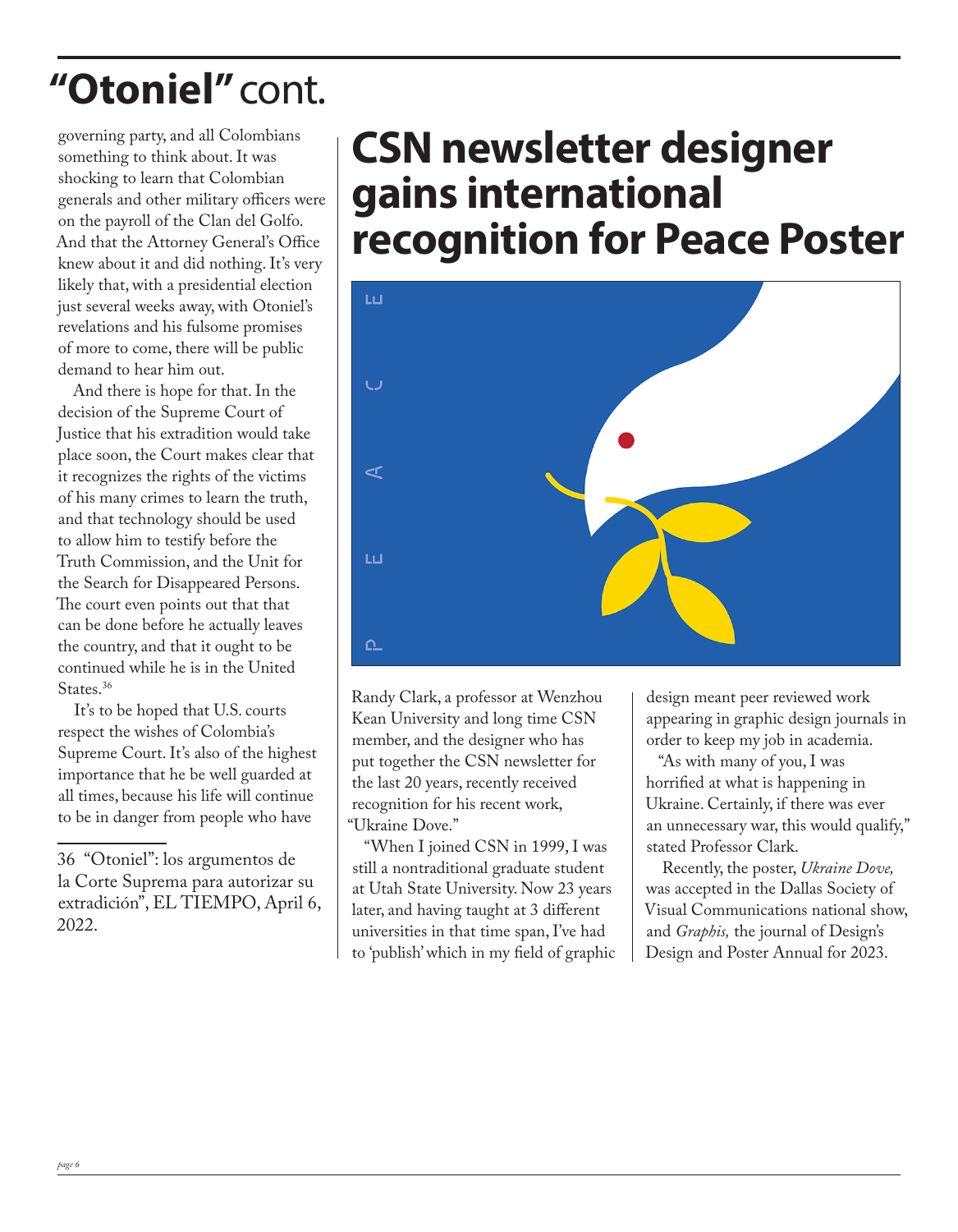# **Is Legalization a Sensible Answer to the Damage Caused by the "War on Drugs" in Colombia?**

#### *by Jack Laun, Program Director, Colombia Support Network*

The traffic in coca in Colombia and to the world market has had many destructive and deleterious results. Organizations of many kinds have engaged in the trafficking of coca, making cocaine out of coca paste grown by campesinos. And the competition for coca production areas has produced violence in the Colombian countryside for many years. Guerrilla forces, such as the FARC (Revolutionary Armed Forces of Colombia) and the ELN (National Liberation Army), have depended upon the income they receive from the production and sale of cocaine to fund their activities for many years. Units of the Colombian Army have often collaborated with drug traffickers; indeed the great profitability of the sale of coca paste made into powder for sale to the United States and Europe has for many years tempted military officers to supplement their pay with income from trafficking, or in looking the other way while drug cartels engage in trafficking. Coca paste is purchased from campesinos, who grow coca in the absence of meaningful alternatives, such as production of rice, coffee, cacao, fruits and other crops, because of the lack of farm-to-market roads, agricultural credit services, and agricultural marketing initiatives for small-scale producers.

A Colombia Support Network (CSN) delegation to Putumayo province

back in 2001 heard the testimony of numerous campesinos at a community meeting in Santa Ana, near the city of Puerto Asis. One after another said they did not wish to depend upon growing coca, which they would sell to persons working for drug-traffickers who would come to their farms to buy the coca paste they produced from plantings of coca interspersed among legal crops, such as coffee, cacao, or bananas. They maintained there was no viable alternative, since there were no roads from the areas of their farms to markets in towns where they could sell their crops. This situation has continued virtually unchanged to the present day.

 Near the end of his term as President of Colombia in 2018 Juan Manuel Santos took up the theme of legalizing the growing of coca and regulating the trade in coca through government legislation. Unfortunately, Santos's successor, President Ivan Duque, has continued the Colombian government's focus upon eradication of coca through manual removal of coca plants while seeking a return to aerial fumigation of coca plantings with the herbicide Round-Up, produced by Bayer-Monsanto and containing glyphosate, which has been reliably identified as producing cancer in persons exposed to it. . The Duque strategy has failed to reduce the volume of coca production in Colombia, which has actually expanded during his term as President.

As the Washington Office on Latin America (WOLA) concluded in a

March 30, 2022 statement signed by several nongovernmental organizations, not only has the manual removal of coca plants not reduced the amount of coca produced, but crop-spraying with glyphosate resulted in injury and illness to hundreds of campesino families in Colombia, without decreasing coca production as a result of the cropfumigation program which President Duque has sought to restart.

There are alternatives available, as is shown in the coca-use reduction programs of two countries: Portugal and Bolivia. These countries

have focused upon drug treatment programs with government management of cocaine sales. In 2001 Portugal decriminalized the personal use of all drugs, as it focused government policy on health and treatment, decriminalizing the personal possession of all drugs. A study of Portugal's experience concludes as follows:"Four decades of targeted destruction of coca crops have had no lasting effect on drug supply. The policy has, however, come at a high human cost. Even at the height of eradication and fumigation campaigns eight years ago, crop-growing areas grew smaller but never came close to disappearing from Colombia's countryside. With coca cultivation reaching new peaks in recent years and competition between armed groups also on the rise, the pressure from Bogota and Washington to eradicate has returned. The assumption is that uprooting or poisoning coca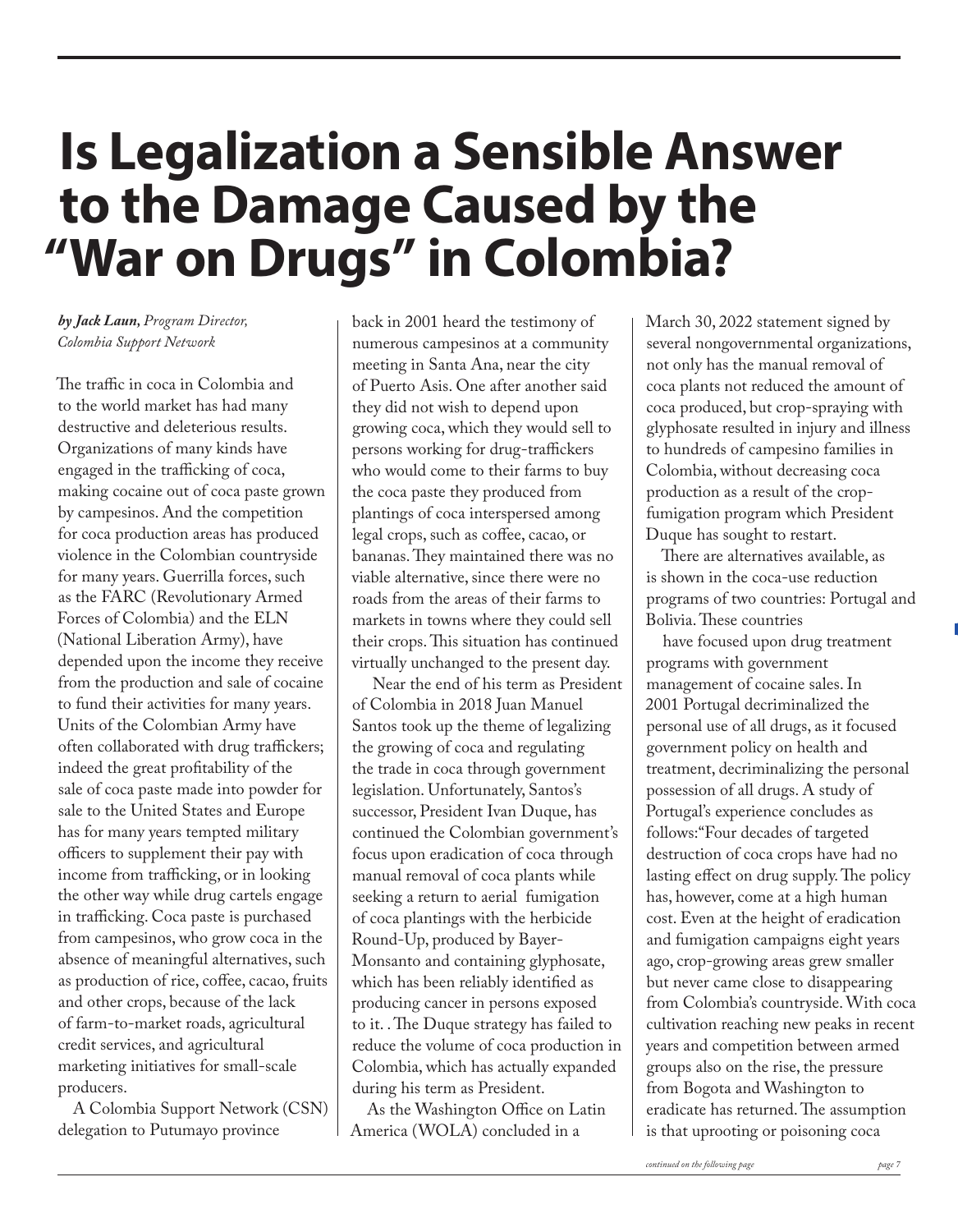### **Legalization** cont.

plants will erase the sources of criminal greed and violence. In practice, however, official efforts to destroy the crops impoverish rural Colombians and entrench their resentment of a state whose most prominent manifestation is punitive. Caught between the authorities, traffickers and violent outfits, farmers-the most vulnerable link of the supply chain-suffer for any perceived non-compliance." ("Drug Decriminalization in Portugal: Setting the Record Straight", May 13, 2021.)

Citing the 2016 Peace Agreement between the FARC guerrillas and the Colombian government of President Juan Manuel Santos, the article concludes that it "set forth an alternative route to weaning Colombia's countryside off the plant, resting on voluntary consent from coca farmers and including ambitious proposals to boost rural economies, connect them to urban markets, curb inequality and protect coca farmers while they switch to other crops."

As Nicholas Kristof of the New York Times stated in a September 22, 2017 opinion piece in the New York Times, "Decades ago, the United States and Portugal both struggled with illicit drugs and took decisive action---in diametrically opposed directions. The U.S. cracked down vigorously, spending billions of dollars incarcerating drug users. In contrast, Portugal undertook a monumental experiment: It decriminalized the use of all drugs in 2001, even heroin and cocaine, and unleashed a major public health campaign to tackle addiction. Ever since in Portugal, drug addiction has been treated more as a medical challenge than as a criminal justice issue.

"After more than 15 years, it's clear which approach worked better. The United States drug policy failed spectacularly, with about as many

Americans dying last year of overdoses- --around 64,000---as were killed in the Vietnam, Afghanistan and Iraq Wars combined."

"In contrast, Portugal may be winning the war on drugs---by ending it. Today the Health Ministry estimates that only about 25,000 Portuguese use heroin, down from 100,000 when the policy began."

Portugal switched to its health focus under the leadership of Socialist Prime Minister Antonio Guterres, who is now the Secretary General of the United Nations.

In an interview with journalist Yamid Amat, reported on January 9, 2022 in El Espectador, Colombia's ex-President and Nobel Peace Prize winner Juan Manuel Santos indicated that he believes that legalizing drugs is the only way to solve the drug problem in Colombia. He observed that "Drug trafficking, or at least the violence that it generates, will end when we adopt a policy different from prohibition and repression." Asked by Amat what policies the Colombian government should adopt,

Santos replied "Treating the consumers as sick people and not like criminals. Have a human rights focus. The overcrowding of the prisons in the world is, in good part, because of the prisoners whose crimes were not violent but were related to drug-trafficking.

"In Colombia it's pathetic. The campesinos that plant coca are victims, and we have to offer them an alternative so that they don't re-plant like what is established in the Peace Agreement. Voluntary substitution does not produce re-planting. That has been proven."

Yamid Amat then asked "Should Colombia think about legalization?"

Santos answered "Yes. I know it's difficult because, politically, it's easier and more popular, or populist, to keep

on offering the 'iron fist', but after having tried all of that for half a century without success, legalizing is the way." Santos went on to say that regulating the market "is the only way". "And regulate means legalize".

A 2018 report, titled "Coca Industrialization: A Path to Innovation, Development and Peace in Colombia", published by the U.S.-based Open Society Foundation, suggested that coca should be viewed as an agricultural product "with ample opportunities to transform coca into natural medicine, agro-industry uses, and as a nutritional supplement…Coca farmers, who often live below the poverty line, would be granted legal means of earning a living. The coca reform suggested in this report is seen to be a key part of building peace in Colombia. But there are other issues that need to be addressed, such as land concentration, poverty and political exclusion that triggered Colombia's war and were aggravated from the profits of cocaine-trafficking, which will remain as long as cocaine is illegal". The report concluded that "Colombia's manylayered, complicated conflicts need to be handled piecemeal---and addressing coca via a community-centered approach is a necessary and urgent matter." The report concludes that "now is the time to try community-centered reform: the peace agreement provides the legal and institutional framework necessary to try such a pioneering process."

It is instructive to see how another Latin American country has instituted a policy of legalization of coca in order to control the market and reduce the illicit trade in coca. Under the administration of President Evo Morales Bolivia began to establish legal limits on growing coca. According to an article in Volume 146 of World Development of October 2021, "Between 2006 and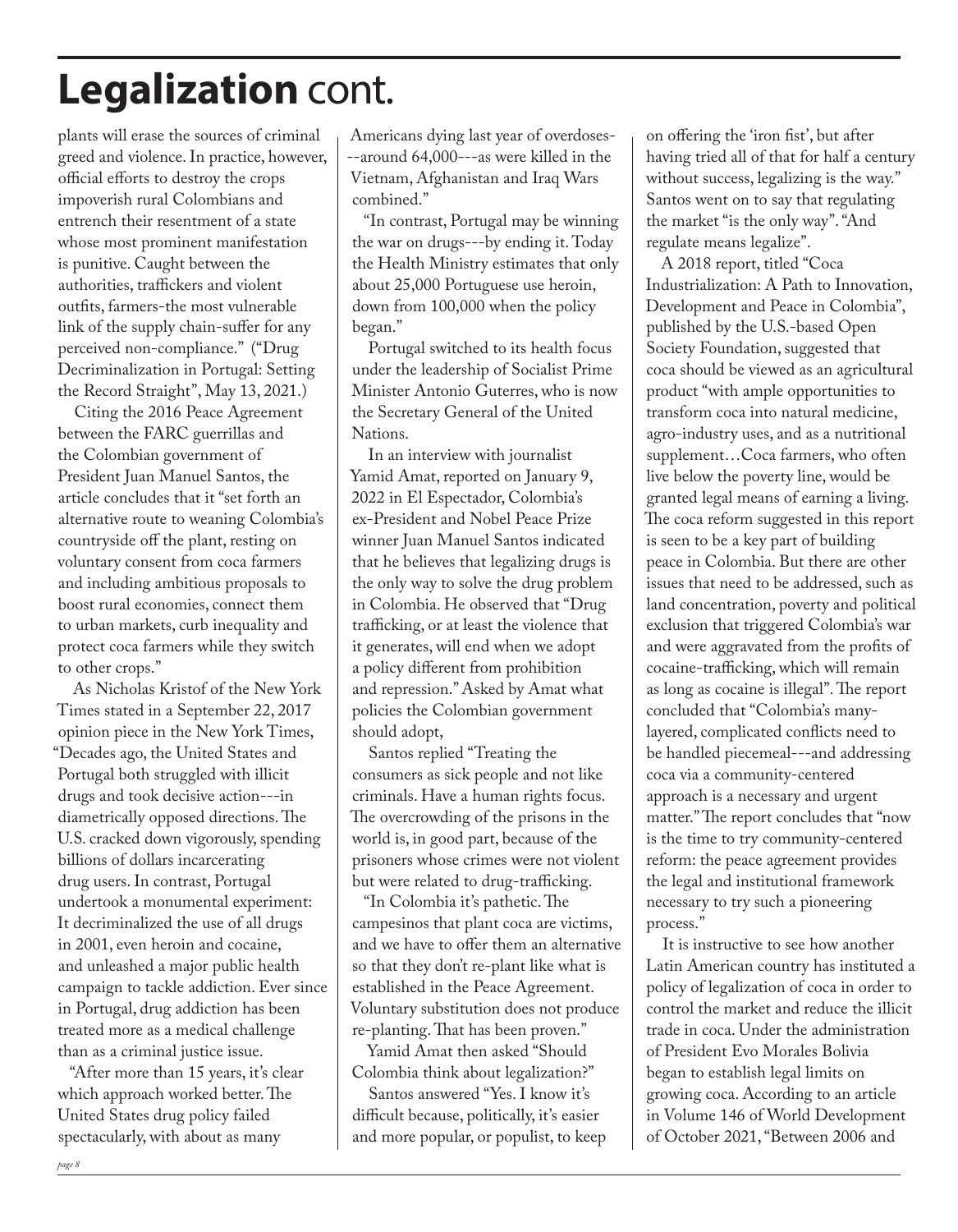2019, Bolivia emerged as a world leader in formulating a participatory, nonviolent model to gradually limit coca production in a safe and sustainable manner while simultaneously offering farmers realistic economic alternatives to coca. Our study finds that not only has this model reduced violence, but it has effectively expanded social and civil rights in hitherto marginal regions."

The authors of this report, which contrasted the Bolivian program with efforts at drug crop control in Peru, focused upon "participatory development with a special emphasis on the role of local organizations and the relationship between growers and the state …We find that for community control to have any chance of success in Peru, grassroots organizations must be strengthened and grower trust in the state created. The study also demonstrates that successful participatory development in drug crop regions is contingent on land titling and robust state investment, which strengthens farmer resolve to participate so as to avoid a return to the repression of the past." 1

How can the policies adopted in Bolivia, and the ideas upon which the program in Portugal is based, be applied to Colombia? Coca production and the coca trade are much greater in Colombia than in Peru. And the corruption surrounding the production and export of cocaine is very substantial,

\_\_\_\_\_\_\_\_\_\_\_\_\_\_\_\_\_\_\_\_\_\_\_\_\_\_ 1 Thomas Grisaffi, Linda Farthing, Kathryn Ledebur, Maritza Paredes and Alvaro Pastor," From Criminals to Citizens: The applicability of Bolivia's community-based coca control policy to Peru. World Development, Volume 146, October 2021. I had the pleasure of meeting with Linda Farthing and Kathryn Ledebur as a participant on a National Lawyers Guild election observer delegation to Bolivia in 2015. with billions of dollars involved in the production, shipping, and marketing of the product abroad.

A very important additional characteristic in Colombia is the involvement of paramilitary forces in production and marketing of Colombian cocaine. The creation of these forces was suggested to Colombian authorities by a military mission sent to Colombia in 1962 by President John F. Kennedy and led by Army General William Yarborough. The rationale for this mission was to prevent popular support for the Cuban Revolution among residents of the Colombian countryside. Several paramilitary groups developed in the years following 1962 and they are today in effective control of many parts of rural Colombia. In Uraba and other regions of the country they have collaborated with units of the Colombian military forces and have carried out attacks on civilians in company with Colombian military officers. In addition, many politicians have collaborated and supported these attacks on rural communities where coca is grown.

Suggestions for a solution to this problem were included in the Peace Agreement that the Administration of President Juan Manuel Santos entered into agreement with leaders of Colombia's largest guerrilla organization, the Revolutionary Armed Forces of Colombia (FARC) in 2015. The Peace Agreement created the system of "Justice, Equity, and Peace" ( JEP) and it provided for land titling for residents of rural areas, marketing services for campesino crops, and construction of farm-to-market roads, which would permit campesino communities to bring their crops to markets in towns and cities. Credit sources, not so clearly identified in the Peace Agreement,

would be needed for the campesinos to switch from coca-growing to cultivation of other crops, such as cacao, coffee, avocados, and bananas.

The current Colombian government of President Ivan Duque, who opposed the Peace Agreement before he was elected President in 2018, has done very little to implement the principal points of the Agreement, while his government has also failed successfully to oppose paramilitary forces which have carried out attacks on many rural communities, often in coordination with local military units. Among these is the Seventeenth Brigade of the Colombian Army, with headquarters in Carepa, Antioquia, which has for many years threatened the Peace Community of San Jose de Apartado. In the first weekend in May this year the paramilitary organization known as the "Clan del Golfo" or "Gulf Clan", carried out a "paro armado" or "armed stoppage", which closed roads and shut down commerce in many parts of the country. The Clan chose this way of showing its displeasure with the capture of its leader, alias "Otoniel", and his extradition to the United States on drug-trafficking charges. Besides ending the power of the paramilitaies, a part of the solution must also be cleaning up of the Colombian military and an end to unquestioned huge annual multimillion-dollar grants to the Colombian military from the United States Government.

What can we expect from the next Presidential Administration, which is scheduled to take office on August 7, 2022? The candidate who is leading in the polls as of mid-May, Gustavo Petro of the Pacto Historico, has called the policies followed by the Colombian government to be "ineffective". As reported in Telesur on May 3, 2018, Petro said then that Colombia needs to develop its own policies and move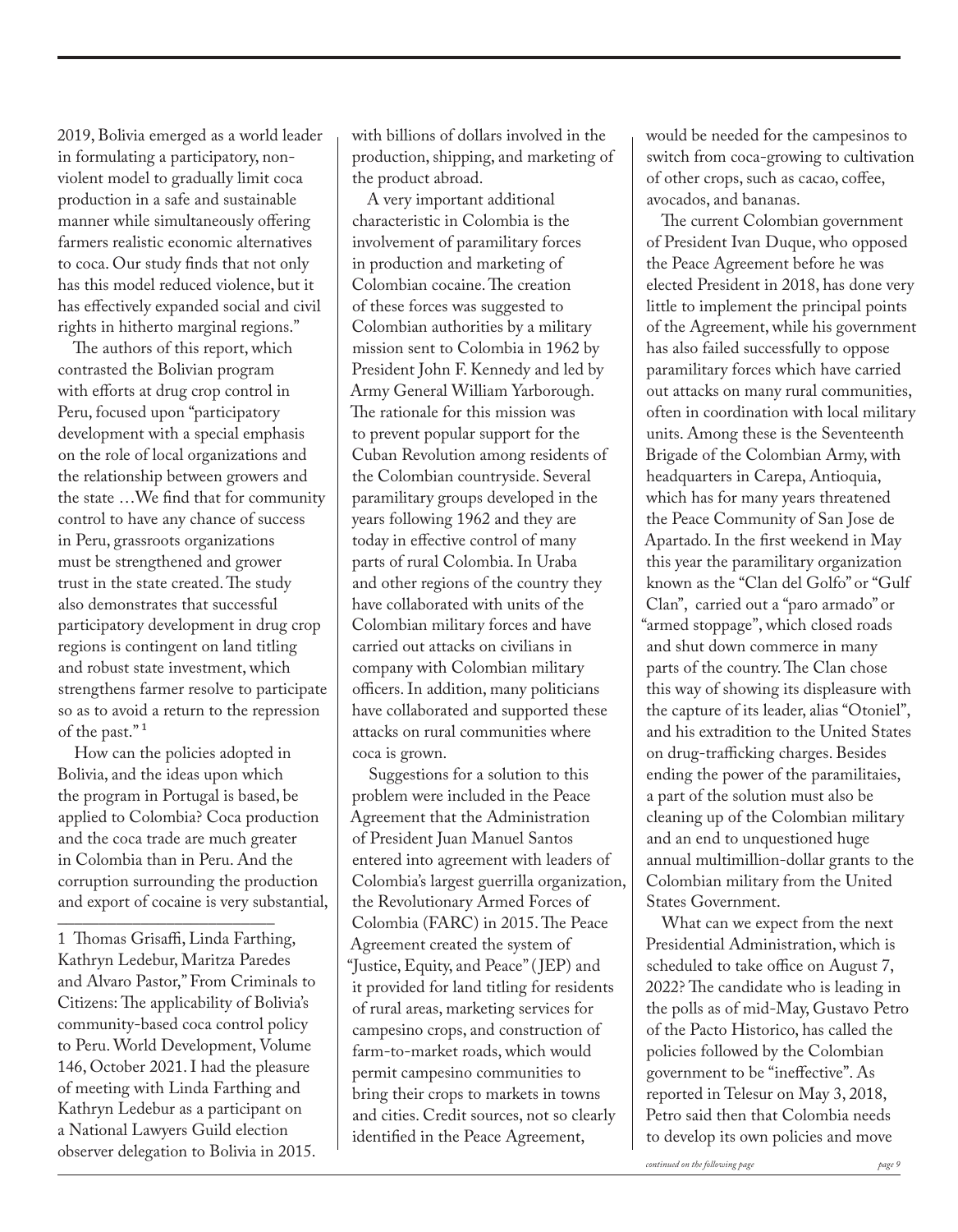### **Legalization** cont.

away from the "subordination to the drug war and the assistance it receives to continue its current policies. The militaristic approach to drugs has been ineffective." A March 24, 2022 article in the Washington Post reports that "Petro argues that counterdrug policies over the last several decades have been a failure and that aerial fumigation for eradication of coca has done nothing to reduce the flow of cocaine to the United States. He would focus instead on crop substitution." ("Former guerrilla member running for president of Colombia envisions new Latin American left", The Washington Post, March 24, 2022).

Candidate Petro's Pacto Historico (Historic Pact) Party's Vice Presidential candidate, Francia Marquez, has been more explicit. Before being chosen by Gustavo Petro as his Vice Presidential running mate, Ms. Marquez was a candidate for President. She is an Afro-Colombian woman who was born in Yolombo, Cauca in 1982. Her active opposition to illegal mining brought her international attention and she was awarded the Goldman Environmental Prize in 2018. A single mother, she is an activist, not a career politician, and survived an attempt on her life in 2019. Asked before Gustavo Petro chose her as his running mate what she would do as President if elected, she said she would "implement a foreign policy and cooperation with a South-South focus, emphasizing environmental and climate justice, peace, drug legalization, and

global economic justice." (The Bogota Post, "Colombia needs environmental restoration of Biden's Jobs Plan: Presidential pre-candidate Francia Marquez." (Interview, March 9, 2022)

The former mayor of Bucaramanga, Rodolfo Hernandez, a late entrant into the Presidential race, has passed to a final runoff against the Petro-Marquez ticket. His views on drug-trafficking focus on two policies: 1) Create centers of attention to addicts, and 2) "secure the protection of the citizenry in frontier areas and preservation of national sovereignty and control of transnational crimes with emphasis on drug-trafficking, contraband and treatment of persons." 2

It is clear that ending the violence around the coca trade will not be at all easy. Whether Colombian government actions to end paramilitary violence and military corruption—including a change in permissive United States government policy supporting without serious question a corrupted Colombian military with multimillion dollar budgetary grants—might end the drug trade and its associated violence is an open question. It will be very interesting to see if the new Presidential Administration which is to take office on August 7 of this year will follow Francia Marquez's determination that legalization of coca production must be tried.

**The Colombia Support Network** *Action on Colombia* **Editor** Jack Laun **Contributors** Eunice Gibson Jack Laun **Design** Randy Clark

#### **http://colombiasupport.net/donate/**

Wicola/CSN is a 501(c)3 tax-exempt organization. Your tax-deductible donation helps support our advocacy, education and people-to-people initiatives

 $\overline{\phantom{a}}$  , where  $\overline{\phantom{a}}$ 2 "Lo que Petro y Hernandez proponen en temas claves de justicia y seguridad", El Tiempo, June 1, 2022.